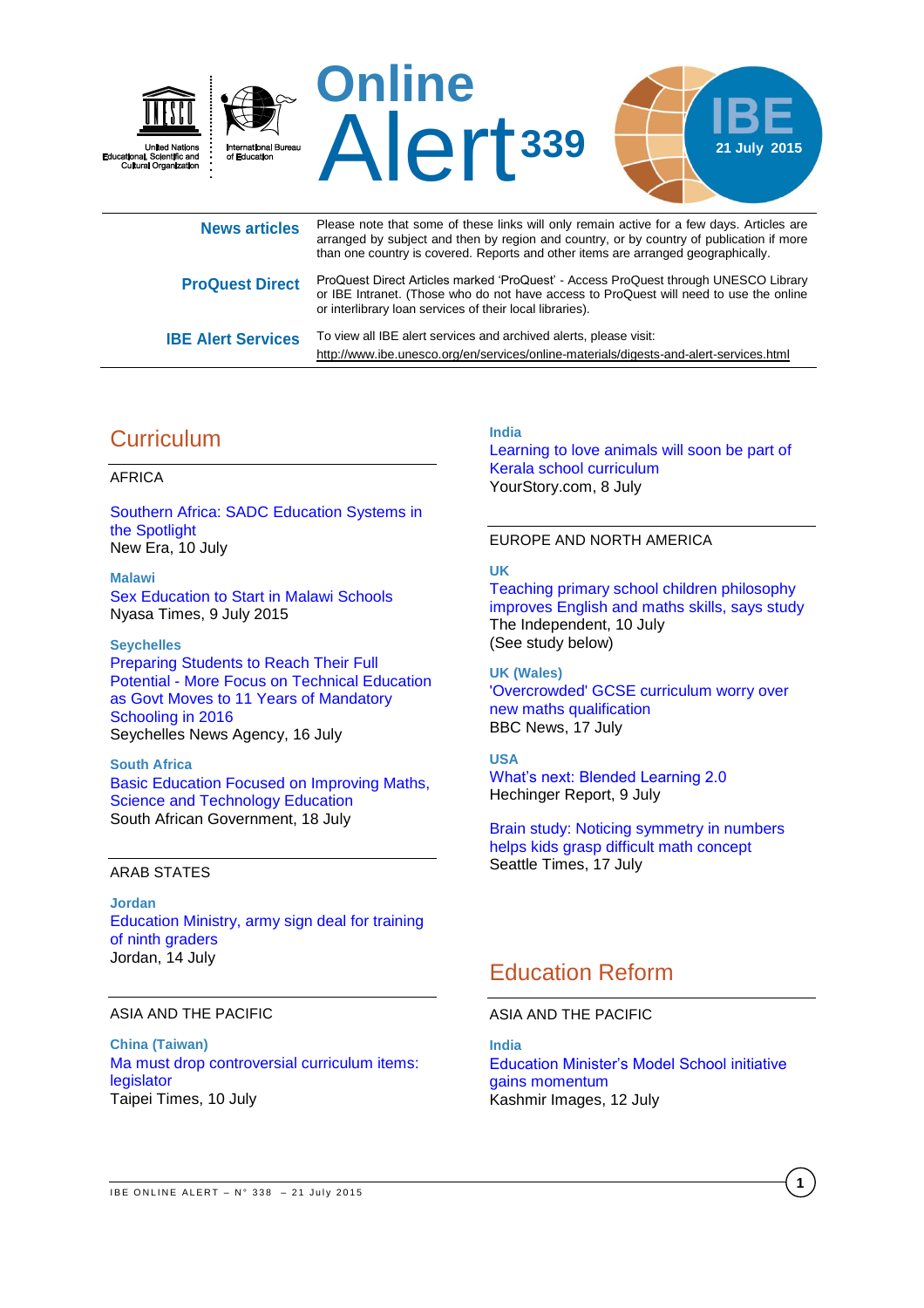### [NCERT experts' team gathers suggestions in](http://www.hindustantimes.com/amritsar/ncert-experts-team-gathers-suggestions-in-amritsar/article1-1370637.aspx)  **[Amritsar](http://www.hindustantimes.com/amritsar/ncert-experts-team-gathers-suggestions-in-amritsar/article1-1370637.aspx)** Hindustan Times, 18 July

## LATIN AMERICA AND THE CARIBBEAN

**Mexico** [Incorpora SEP estrategias para mejorar](http://www.oem.com.mx/elmexicano/notas/n3883733.htm)  [calidad educativa](http://www.oem.com.mx/elmexicano/notas/n3883733.htm) El Mexicana, 18 de julio

## Education System

### AFRICA

**Cote d'Ivoire**  [Système éducatif ivoirien -](http://fr.allafrica.com/stories/201507080175.html) Une étude relève [des déperditions](http://fr.allafrica.com/stories/201507080175.html) Le Nouveau Réveil, 8 Juillet

**Namibia**  [Education Act to Be Reviewed](https://www.newera.com.na/2015/07/14/education-act-reviewed/) New Era, 14 July

**Tanzania UR** [Centre Launches Online Education](http://allafrica.com/stories/201507210251.html)  [Improvement Programme](http://allafrica.com/stories/201507210251.html) Tanzania Daily News, 21 July

# Inclusive Education

### AFRICA

**Sudan** ['One Million Sudanese Children Not Enrolled in](http://allafrica.com/stories/201507141071.html)  [Basic Schools' -](http://allafrica.com/stories/201507141071.html) Ministry Radio Dabanga, 14 July

#### ASIA AND THE PACIFIC

**India** [An inclusive education policy](http://www.livemint.com/Opinion/ZTgytzYODN7twvbi9f8shO/An-inclusive-education-policy.html) Livemint, 8 July

[CBSE makes special educators must in all](http://timesofindia.indiatimes.com/city/nagpur/CBSE-makes-special-educators-must-in-all-schools/articleshow/47979906.cms)  [schools](http://timesofindia.indiatimes.com/city/nagpur/CBSE-makes-special-educators-must-in-all-schools/articleshow/47979906.cms) Times of India, 8 July

## LATIN AMERICA AND THE CARIBBEAN

**Argentina** [Educación inclusiva: una asignatura pendiente](http://www.infobae.com/2015/07/19/1742352-educacion-inclusiva-una-asignatura-pendiente-las-escuelas-argentinas)  [en las escuelas argentinas](http://www.infobae.com/2015/07/19/1742352-educacion-inclusiva-una-asignatura-pendiente-las-escuelas-argentinas) Infobae, 19 de julio 2015

# Teacher Education

ASIA AND THE PACIFIC

**Thailand** [Thai academic lauds S'pore system](http://www.nationmultimedia.com/national/Thai-academic-lauds-Spore-system-30264306.html)  The Nation, 13 July

#### LATIN AMERICA AND THE CARIBBEAN

**Venezuela** [Formación docente, la tarea pendiente de la](http://www.panorama.com.ve/ciudad/Formacion-docente-tarea-pendiente-de-la-consulta-educativa-20150720-0002.html)  [consulta educativa](http://www.panorama.com.ve/ciudad/Formacion-docente-tarea-pendiente-de-la-consulta-educativa-20150720-0002.html) Panorama, 20 de Julio

## Reports, publications, etc.

### AFRICA

[Les Enseignants et la qualité de l'éducation de](http://unesdoc.unesco.org/images/0023/002327/232733f.pdf)  [base en Afrique subsaharienne](http://unesdoc.unesco.org/images/0023/002327/232733f.pdf) T. Lauwerier; A. Akkari, UNESCO, 2015 [English](http://unesdoc.unesco.org/images/0023/002327/232733e.pdf) [Spanish](http://unesdoc.unesco.org/images/0023/002327/232733s.pdf)

**Botswana** [West is best? A post-colonial perspective](http://search.proquest.com/pqcentral/docview/1693527581/1268F3E2A9D0451DPQ/38?accountid=41859) [on the implementation of inclusive education](http://search.proquest.com/pqcentral/docview/1693527581/1268F3E2A9D0451DPQ/38?accountid=41859) [in Botswana](http://search.proquest.com/pqcentral/docview/1693527581/1268F3E2A9D0451DPQ/38?accountid=41859) Mukhopadhyay, Sourav. KEDI Journal of Educational Policy V.12(1),2015 (ProQuest)

### **Togo**

[Togo: rapport d'état du système éducatif,](http://unesdoc.unesco.org/images/0023/002337/233751f.pdf)  [Vol.1: Pour une scolarisation primaire](http://unesdoc.unesco.org/images/0023/002337/233751f.pdf)  [universelle et une meilleure adéquation](http://unesdoc.unesco.org/images/0023/002337/233751f.pdf)  [formation-emploi](http://unesdoc.unesco.org/images/0023/002337/233751f.pdf) UNESCO. IIPE Pôle de Dakar, 2014 [Vol.2: Analyses additionnelles du secteur](http://unesdoc.unesco.org/images/0023/002337/233752f.pdf)